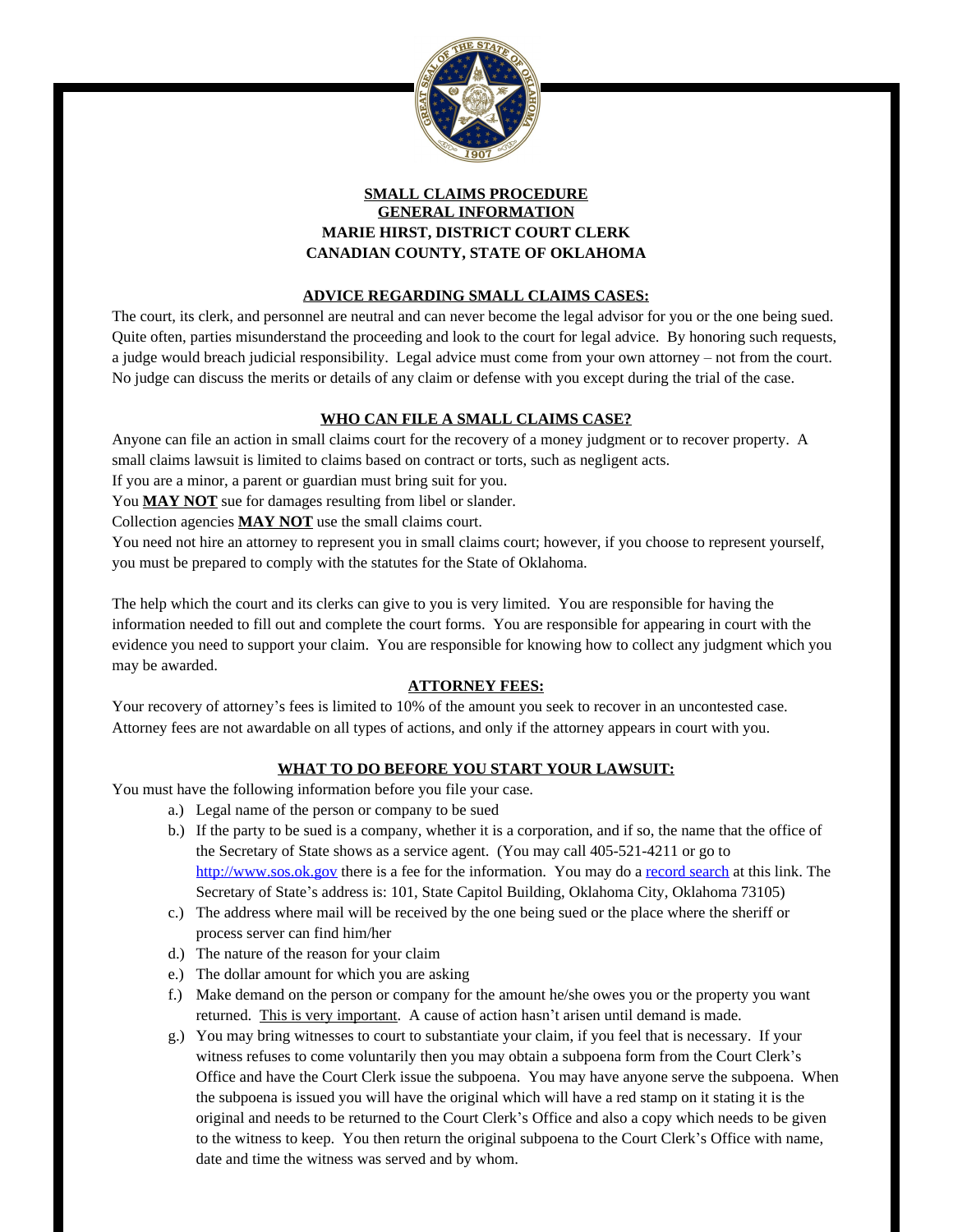

#### **HOW TO FILE YOUR LAWSUIT:**

#### 1.) **FORMS:**

You may fill out the forms in the Court Clerk's Office that we have available or the forms can be found on our website canadiancounty.org. Be sure to read all of the instructions for the website forms. For an example of the Affidavit and Order, see page 7. The affidavit is your sworn statement that the defendant owes you money or is holding some of your property along with the order for him/her to appear in court. You complete the top half of the form and the Court Clerk's Office will complete the lower section with the court date. This way the defendant knows who is suing him/her, for what reason and when the court date will be held. Please make sure you bring 4 copies of each form.

### 2.) **FEES:**

Court costs must be paid by you in advance before your suit can be filed: the limit you can sue for in small claims court is \$10,000.00. Costs are listed below:

- a.) When you are suing for a money judgment only between the dollar range of \$0.00 to \$5,000.00 the filing fee is **fifty eight dollars (\$58.00)** and you will need the defendant served with the copies of the paper work for the hearing which can be done by:
	- 1) County Sheriff which is a fee of **\$50.00**
	- 2) Private Process Server, whom you will pay directly as their fees vary; however, the process server must note the amount being charged on his/her return of service. If the Private Process Server does not note the amount charged for service, you may not be able to collect this fee with a garnishment.
- b.) When you are suing for a money judgment only between the dollar range of \$5,000.01 and \$10,000.00 the filing fee is **two hundred six dollars and sixty four cents (\$206.64)** and you will need the defendant served with copies of the paperwork for the hearing which can be done by:
	- 1) County Sheriff which is a fee of **\$50.00**
	- 2) Private Process Server, whom you will pay directly as their fees vary; however, the process server must note the amount being charged on his/her return of service. If the Private Process Server does not note the amount charged for service, you may not be able to collect this fee with a garnishment.

The method in which you have the defendant(s) served is entirely your decision. If you win your case, these costs will be made a part of the judgment if all documentation of these costs is filed in the case.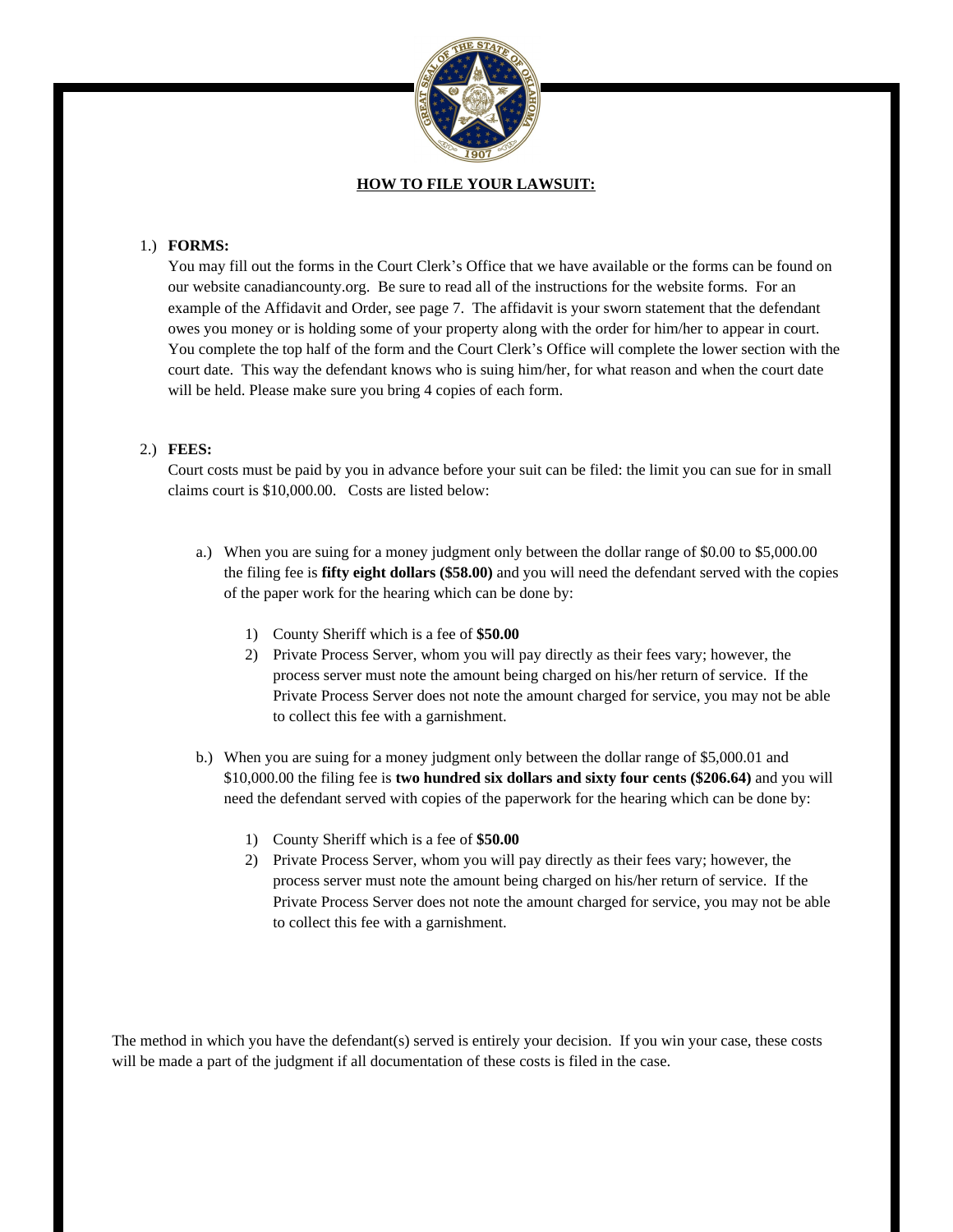

Before your case can be considered on its merits by the court, the one being sued must be served with a copy of the papers by mail, the sheriff or private process server. If service is unsuccessful the first time, you may attempt it again for an additional service fee which would be an \*ALIAS\* order.

### **PLEASE NOTE:**

### **NON-SERVICE OF SMALL CLAIMS - SUMMONS-F.E.D OR AFFIDAVIT/ORDER**

**-** *If service has not been obtained by your court date, you may appear before the Judge presiding over your case and request to file an Alias at that time.*

**-** *If service has not been obtained on the Defendant prior to your court date and you wish to file an Alias BEFORE your court date, you are STILL REQUIRED TO ATTEND YOUR ORIGINAL HEARING.*

*A DEFENDANT MAY APPEAR IN COURT ON THEIR SET HEARING DATE WITHOUT HAVING BEEN SERVED WITH A SUMMONS-F.E.D OR AFFIDAVIT/ORDER AND WAIVE THEIR RIGHT TO SERVICE OF THE SUMMONS-F.E.D. OR AFFIDAVIT/ORDER. THE JUDGE PRESIDING OVER YOUR CASE WILL CONDUCT THE HEARING WITH OR WITHOUT YOUR PRESENCE. AS THE PLAINTIFF IN YOUR CASE, YOUR FAILURE TO BE PRESENT ON YOUR HEARING DATE WILL RESULT IN A DISMISSAL OF YOUR CASE.*

### **TIME AND DATE OF TRIAL:**

After you file your suit, the court clerk will give you the date and time of the trial. The person you are suing must be served 7 days prior to your court date and so the date will be no sooner than ten days and no later than sixty days from the date you file. You must appear in court on the day and time assigned to you or your case will be dismissed. There will be no continuances of small claims hearings except with the specific approval of the judge.

#### **WHAT TO DO IF THE DEFENDANT FILES A COUNTER-CLAIM OR SET OFF:**

You should know that the party you sue may file a counter affidavit, making a claim against you. The counter-claim is the defendant's reply to what you have claimed in your affidavit. He/she is saying that you owe him/her money and you must be prepared to supply evidence that you do not owe the money he/she claims.

The court costs for filing a counter-claim or set-off is \$**20.00**

Be sure you show up in court the day of the trial. If the defendant has filed a counter-claim or set-off and if he/she goes to court and you do not, you may end up with a judgment against you. If you show up and the defendant does not, you will probably win by default judgment. The defendant has to give both the clerk and you seventy-two hours notice of the counter-claim or set-off.

#### **WHAT TO DO JUST BEFORE THE TRIAL:**

Call the Court Clerk's Office a few days before the hearing to make sure you have good service on the defendant. (405) 295-6170.

All small claims cases are set at the same time as yours. Small claims cases are always set for Mondays, unless there is a holiday and the small claims case will be set for the next business day after the holiday. Since there is no way to know exactly what time your case will be called it is a good idea to be at the courthouse a few minutes before **1:30 p.m.** so that you can locate the courtroom. There will be signs posted in the lobby on the second floor telling you in which court room the hearing will be held. All court rooms are on the second floor of the court house.

If the one you sue is assisted by an attorney, you will be given the opportunity to request time to hire your own attorney at your expense. But, because the judge may deny your request, you should be prepared to present your case.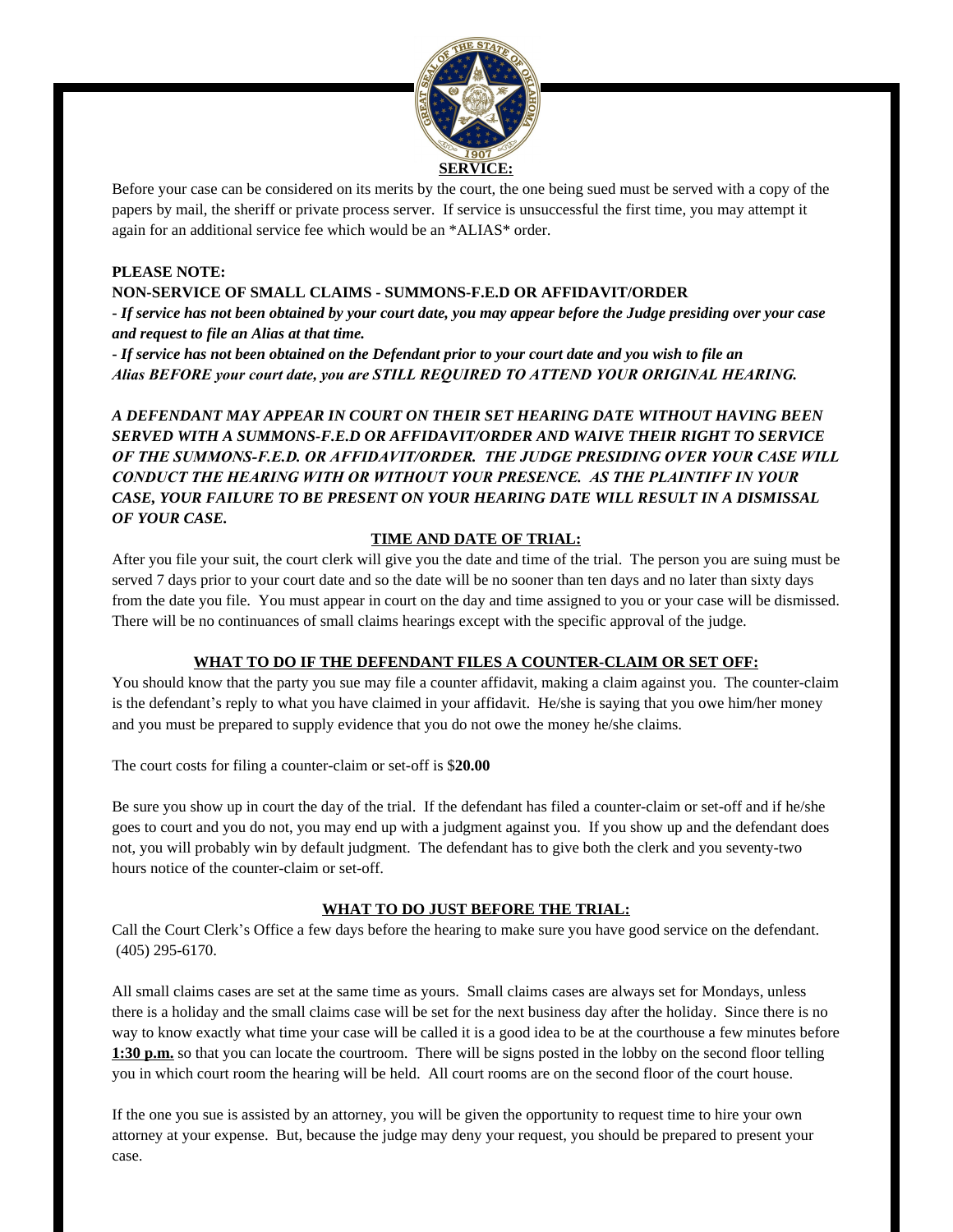

The small claims docket will be called at **1:30 p.m**. When your name is called, please inform the judge that you are here and whether you are the plaintiff or the defendant.

- a) If the plaintiff is present and there is good service, and the defendant does not appear there will be judgment for the plaintiff after the judge hears the reasons for the lawsuit
- b) If the plaintiff is present and there is not service, the plaintiff must go to the Court Clerk's Office to file an \*ALIAS\* order if he/she wishes to continue with the lawsuit
- c) If the plaintiff is not present, but the defendant is present, the case will likely be dismissed with prejudice, this means the defendant has prevailed and plaintiff may not file another suit dealing with the same subject.
- d) If neither the plaintiff nor the defendant appears, the case could be stricken or dismissed. Depending on service.

Good service means that the affidavit has been delivered to the defendant according to the requirements of the statutes of the State of Oklahoma. Unless these requirements are met, the statutes of the State of Oklahoma do not permit the judge to give the plaintiff judgment even if the defendant knows the date and time of the hearing unless the defendant appears and waives their right to service.

### **COURT REPORTER:**

Court trial proceedings may be recorded by a court reporter. If proceedings are transcribed, they may be appealed to another court. If you wish to have your court proceedings recorded, you must give written notice of your request to the Court Clerk no less than 48 hours prior to your court date. You must also pay the clerk an additional fee of **\$50.00** for the services of the court reporter.

In court, you are required to prove that you have a right to a judgment. You should be prepared to testify under oath and support your claim with documents, witnesses and other evidence. The one being sued will be given an equal opportunity to present evidence and to ask questions to be answered by you and your witness. Court proceedings are conducted in the courtroom. Formality and procedures are relaxed and the judge may ask any questions he or she deems necessary to obtain information needed to correctly decide the case. You must conduct yourself with dignity and respect.

The judge will decide whether you have proven your case and whether the relevant evidence entitles you to a judgment. You must remember that the judge is neutral and will treat you and the one you are suing equal and impartial.

You should remember that the judge is an expert in the statutes of the State of Oklahoma and his or her decision will be based on law and evidence, his or her decision will be determined by the stronger evidence. If the judge is unable to tell whether the evidence on either side is stronger, then you will not have proven your claim. If you are not successful in proving that you are entitled to a judgment, the individual you sued may be entitled to a judgment, the individual you sued may be entitled to recover court costs and attorneys fees from you.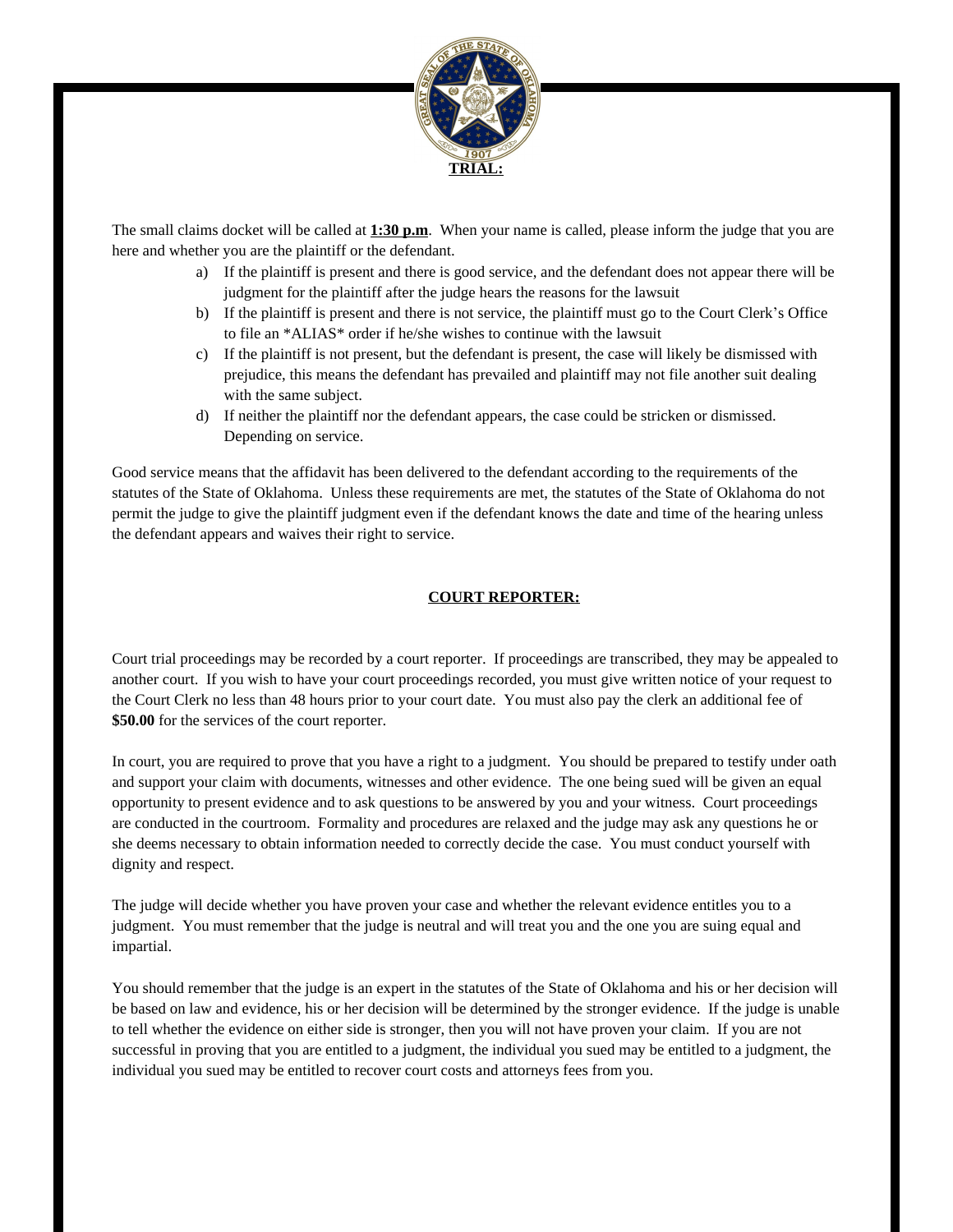

A judgment by the court resolves who is right about your claim. A judgment by the court is not an order of payment or surrender of property. If you are given a judgment, you become a judgment creditor. The one you have sued becomes a judgment debtor. A judgment creditor has statutory rights to proceed against a judgment debtor to collect A judgment; however, most judgment creditors are not well informed about the collection procedures. You may need services of an attorney to collect a judgment.

It is not uncommon that a judgment creditor is unable to collect the judgment because no assets of the debtor can be located. You may want to evaluate your prospects of finding assets belonging to the defendant before spending the court costs to obtain a judgment.

If the judgment debtor fails to satisfy the judgment, the judgment creditor may:

- a) Require the debtor to appear and answer interrogatories regarding assets (these forms are available in the Court Clerk's Office). There is an additional filing fee of **\$76.64** plus service costs. Service by the county sheriff would be **\$50.00** plus the **\$76.64** filing fee for a total of **\$126.64** which you pay to the Court Clerk's Office; or for service by a private process server you pay the clerk's office the **\$76.64** filing fee and you pay the private process server personally for his/her service.
- b) Request the issuance of a writ of execution (to proceed with this you will need to seek the advice of an attorney). The filing fee is **\$126.64** with sheriff serving.
- c) Garnishment proceedings are also an extra charge.
- d)

There are basically three types of garnishments:

- a) Wage garnishments:
	- One time payroll garnishment
- b) Continuing wage garnishments:

In effect for six months from date of issuance (court costs on this type of garnishment is higher);

- c) Bank garnishment:
	- Garnish the defendant's bank account

**\*\*For all these garnishments you will need to know the name and address of the employer or the bank\*\*** 

#### **STATEMENT OF JUDGMENT:**

A judgment granted under the small claims procedure act shall become a lien on the real property of the judgment debtor within a county. When requested, the court clerk shall prepare a statement of judgment for the judgment creditor on the form of statement (see page 8). This must be filed in the office of the County Clerk. (201 N. Choctaw, across the street, South of the Judicial Building.) There is a fee for this filing and you will need to check with the County Clerk for that fee.

#### **REMOVAL TO DISTRICT COURT:**

Although this does not happen often you should be aware that upon the payment of **\$50.00** court costs, the defendant may have the case removed from small claims court to district court which will deprive the small claims division judgment of jurisdiction over the matter. If this happens you will need to contact an attorney. Your recovery of attorney's fees is limited to 10% of the amount you seek to recover.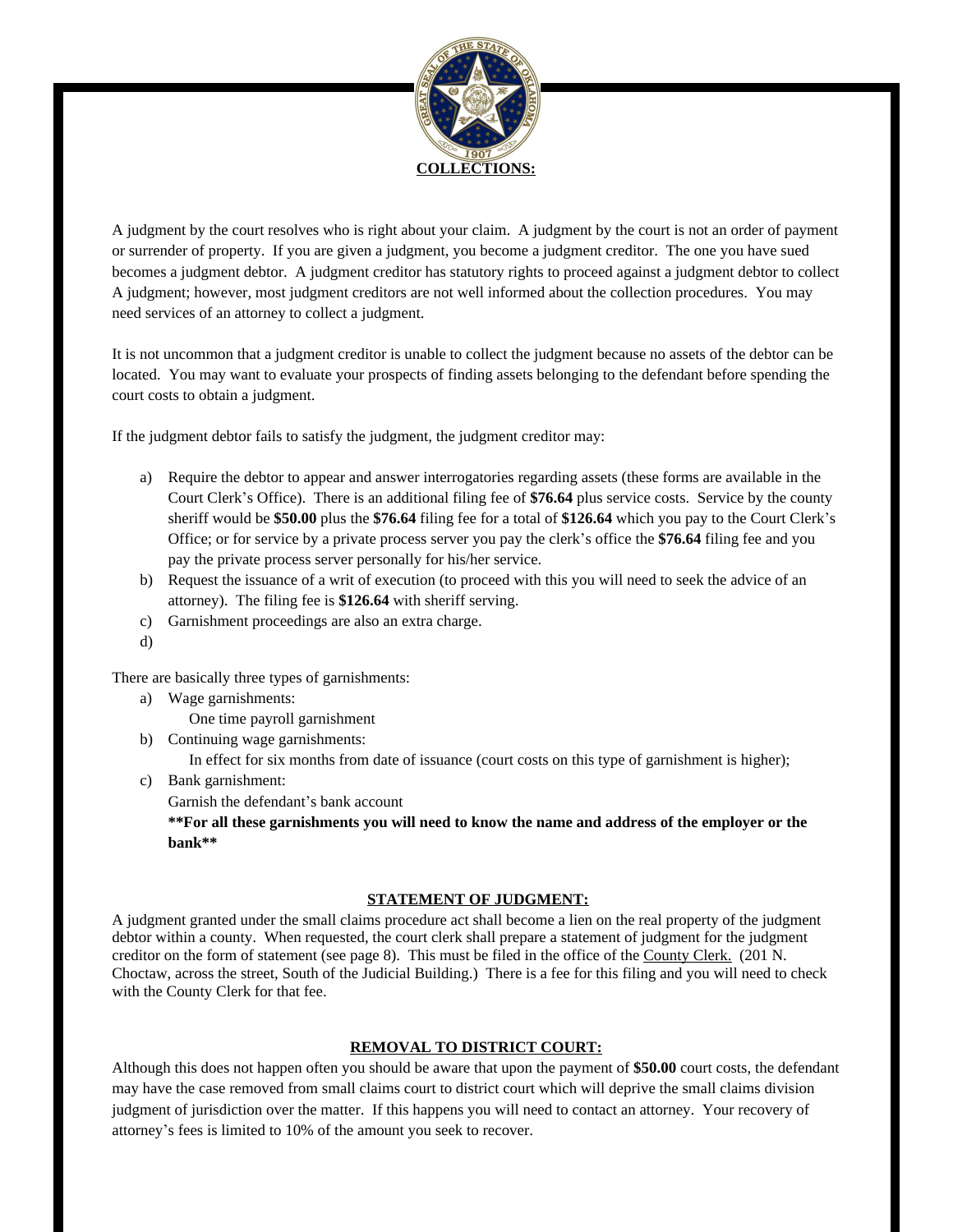

### **APPEALS:**

Appeals may be taken from the judgment rendered until small claims procedure to the Supreme Court of the state in the same manner as appeals are taken in other civil actions. There are no pre-printed forms or instructions to be given you. You might want to seek the advice of an attorney as you must follow the Court Rules for the Supreme Court of the State of Oklahoma. There are also fees involved with this process.

# **RELEASE AND SATISFACTION OF JUDGMENT:**

When the defendant pays you in full the amount of the judgment, court costs and attorney fees (if any) you will need to complete and file a Release and Satisfaction of Judgment. This form may be obtained from the Court Clerk's Office or found on the website canadiancounty.org to be printed and completed.

# **MONEY JUDGMENT: (MONEY, REPLEVEN OR INTERPLEADER)**

#### FEES FOR FILING SMALL CLAIMS-MONEY JUDGMENT:

#### CHOICES ON HOW TO HAVE THE DEFENDANT SERVED:

# **FORCIBLE ENTRY AND DETAINER (EVICTION):**

#### FEES FOR FILING FORCIBLE ENTRY AND DETAINER

#### CHOICES ON HOW TO HAVE THE DEFENDANT SERVED:

- 1) Sheriff's department....................................................................................................... \$50.00 Plus \$11.00 (\$1.00 for a copy of the return and \$10.00 for mailing the copy to the plaintiff, this is a statutory fee)
- 2) Private process server............................................................................. you pay them directly

#### SMALL CLAIMS JURY TRIAL COURT REPORTER FEES (FOR OVER \$1500.00 ONLY):

# **(THIS MUST BE DONE IN WRITING NO LATER THAN 2 WORKING DAYS BEFORE HEARING DATE!)**